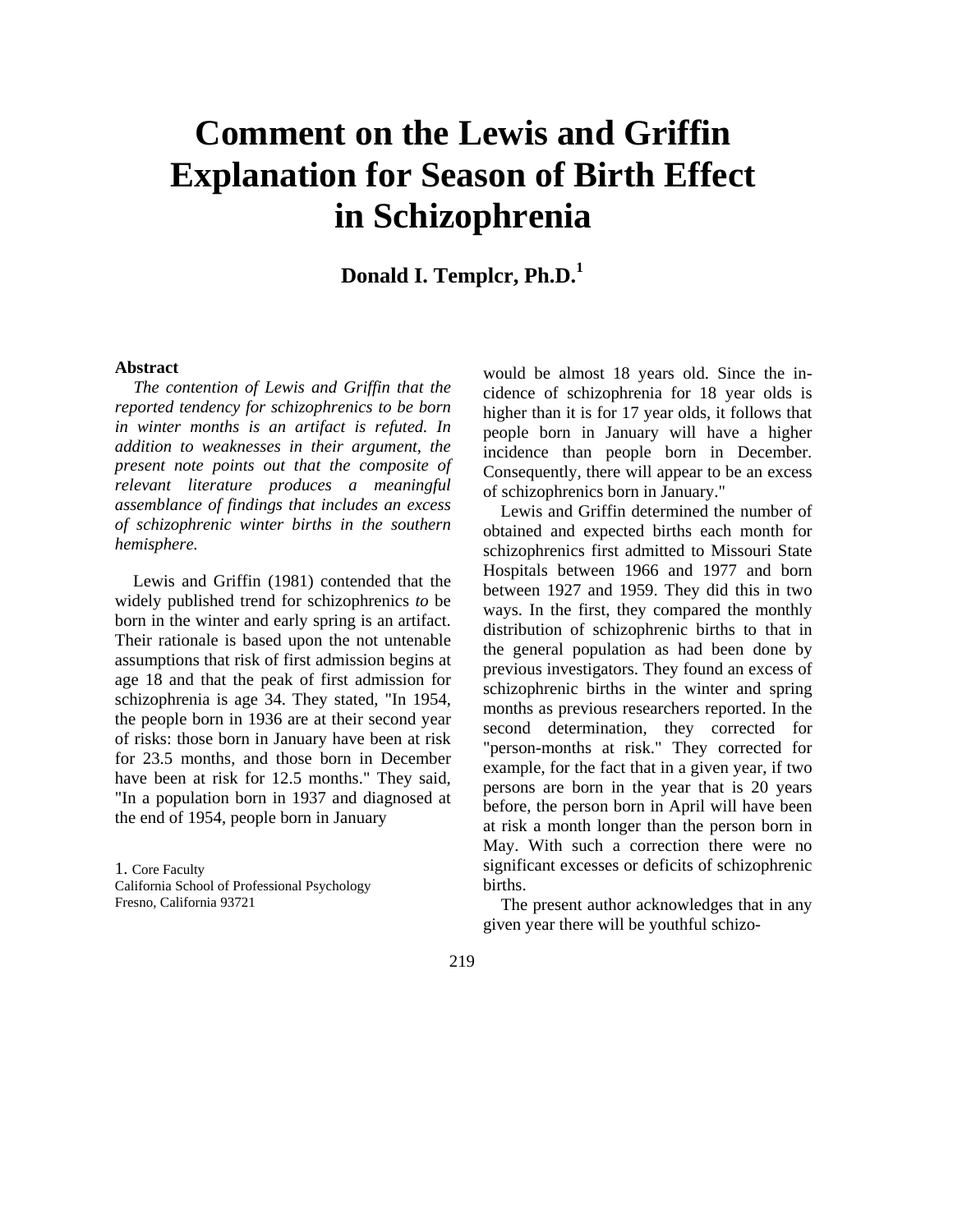phrenics, let's say, born in the year two decades before who have a disproportionate number born in the early months because of the effect that Lewis and Griffin describe. However, even Lewis and Griffin acknowledge that their "age prevalence effect" declines with greater years of risk. Thirty year olds have been at risk for a longer time than twenty-year olds, and therefore a few months of at risk differential requires proportionately less correction for the former. However, it appears that Lewis and Griffin did not consider in their calculations the fact that after the peak incidence, i.e., 34 years of age, months at risk should be negatively related to the number of persons becoming schizophrenic. Let us consider the persons born in the year 40 years before the year of first admissions under consideration. Those born in January would be further removed from the age when a first schizophrenic admission is likely and would therefore be proportionately under-represented in first schizophrenic admission. Rather than simply a negatively accelerating positive relationship between time at risk and probability of having a schizophrenic first admission in the year under consideration as Lewis and Griffin would appear to imply, it would seem that this relationship is positive only until age 34 and negative afterward.

If the artifact described by Lewis and Griffin actually exists and exerts considerable influence, then there should be a pronounced decrease in excess of schizophrenic births, as one goes from January through December. To determine if such is the case the present author rank ordered, from greatest excess of schizophrenic births to greatest deficit, from Lewis and Griffin's Table 1 in which number expected is not corrected for their contended age prevalence effect. Excess was defined as the ratio of the obtained to the expected. The Spearman rank order correlation between temporal position of month (January  $=$ 1, December  $= 12$ ) and excess of schizophrenics is only -.41. It therefore certainly does not appear that the age prevalence effect is a profoundly distorting, one, especially when one considers that the earlier months tend to be colder. In fact, the rank order correlation between temporal

position of month and average of the U.S. Weather Bureau mean monthly temperatures for Missouri from 1927 to 1959 is -.39. The evidence is quite consistent that seasonality of schizophrenic births is negatively and appreciably associated with temperature (Barry, 1940; Barry and Barry, 1964; de Sauvage Nolting, 1934; Hare and Price, 1969; Hare, Price and Slater, 1974; Huntington, 1938; Lang, 1931; McNeil, Raff and Cromwell, 1971; Norris and Chowning, 1962; Odegard, 1974; Petersen, 1934; Templer and Austin, 1980; Templer, Halcomb, Barth-low, Ayers and Ruff, 1978; Tramer, 1929). For the Lewis and Griffin Table 1 data, the correlation between excess of schizophrenia and mean temperature of month is -.71. It is noteworthy that for the Table 2 data, which are correlated for the ageprevalence effect, the correlation is -.52, lower than with the non-corrected data but still significant.

In conclusion, the Lewis and Griffin penetrating methodological contributions are useful, but are unlikely to invalidate the well established trend for schizophrenics to be born in the colder months. Artifacts are less likely than real phenomena to produce a meaningful assemblance of findings. To illustrate, seasonality of schizophrenic births has been found to be more pronounced in Europe than in the United States and in colder than warmer countries (Templer et al., 1978; Templer and Austin, 1980a). Such findings mesh with the harmful effects hypothesis (McNeil, Raff and Cromwell, 1971) insofar as factors as infection, nutritional deficiency, and various perinatal conditions could be relatively more devastating in the cold months in colder climates as well as in Europe which has had less prosperity and protection from the elements than the U.S. over most of this century. On the basis of reasoning stressing the role of technology and protection from the elements, Templer and Austin (1980b) predicted and found a significant decrease in the seasonality of schizophrenic births from 1900 to 1960 in Missouri. A number of the postulated harmful effects do display some seasonality (Tor-rey, 1980). Perhaps most difficult to be explained away by the Lewis and Griffin contended artifact is that in the southern hemis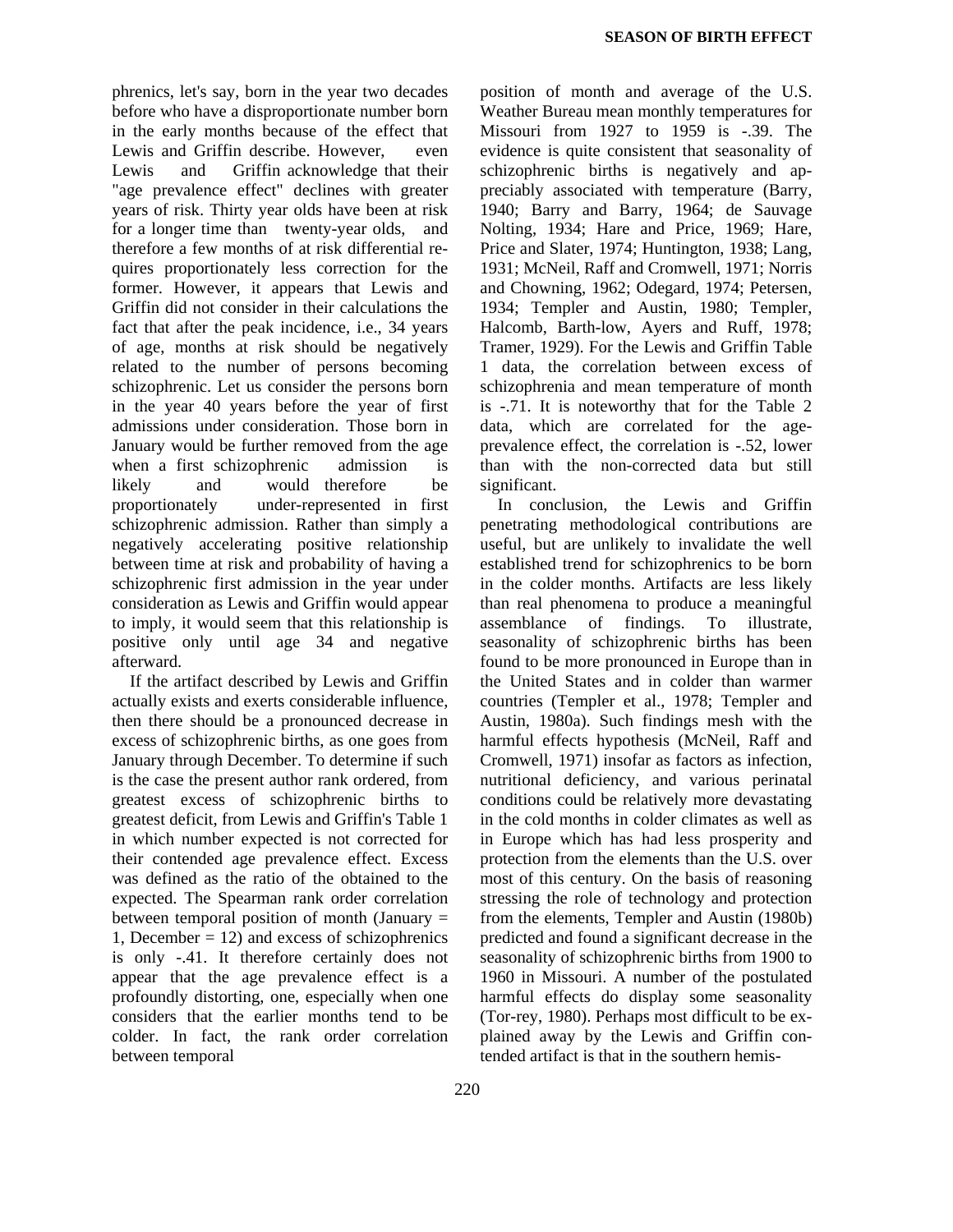phere there is an excess of schizophrenic births in the winter months there (Dalen, 1965, 1968; Jones and Frei, 1979; Parker and Neilson, 1976).

#### **References**

- BARRY, H., Jr.: Significance of Maternal Bereavement Before Age of Eight in Psychiatric Patients. Archives of Neurological Psychiatry 62, 630, 1949.
- BARRY, H., Ill and BARRY H., Jr.: Season of Birth in Schizophrenics. Archives of General Psychiatry II, 385-391, 1964.
- DALEN, P.: Season of Birth. North-Holland, Amsterdam, 1969.
- DALEN, P.: Month of Birth and Schizophrenia. Acta Psychiatrica Scandinavica, Supplementum 203,55- 60, 1968. de
- SAUVAGE NOLTING, W.J.J.: Het Verband Tusschen Schizophrenic en Aanverwante Ziek tebeelden en de Geboortemaand. Ned T. Geneesk 78, 538-540, 1934.
- HARE, E.H. and PRICE, J.S.: Mental Disorder and Season of Birth Comparison of Psychosis with Neurosis. British Journal of Psychiatry, 115,533-540, 1969.
- HARE, E.H., PRICE, J.S. and SLATER, E.: Mental Disorder and Season of Birth. British Journal of Psychiatry 124, 81-86, 1974.
- HUNTINGTON, E.: Season of Birth: Its Relation to Human Abilities. New York. John Wiley and Sons, Inc., 1938.
- JONES, I.H. and FREI, D.: Seasonal Births in Schizophrenia: A Southern Hemisphere Study Using Matched Pairs. Acta Psychiatrica Scandinavica 59, 164-172, 1979.
- LANG, T.: Zur Frage Geisteskrankhert and Geburtesmonat. Archives Rassen-Biologie 25, 42,

1931.

221

- LEWIS, M.S. and GRIFFIN, P.A.: An Explanation for the Season of Birth Effect in Schizophrenia and
- Certain Other Diseases. Psychological Bulletin 89, 589-596, 1981.
- McNEIL, T.F., RAFF, C.S. and CROMWELL, R.L.: Technique for Comparing the Relative Importance of Season of Conception and Season of Birth. British Journal of Psychiatry 118, 328-335, 1971.
- NORRIS, A.S. and CHOWNING, J.R.: Season of Birth and Mental Illness. Archives of General Psychiatry 7, 206-212, 1962.
- ODEGARD, O.: Season of Birth in the General Population and in Patients with Mental Disorder in Norway. British Journal of Psychiatry 125,397-405, 1974.
- PARKER, G. and NEILSON, M.: Mental Disorder and Season of Birth: A Southern Hemisphere Study. British Journal of Psychiatry 129, 355-361, 1976.
- PETERSEN, W.F.: The Patient and the Weather. Mental and Nervous Diseases 3, Ann Arbor, Michigan. Edwards Bros.. Inc.. 1934.
- TEMPLER, D.I. and AUSTIN, R.K.: Confirmation of Relationship Between Temperature and the Conception of Schizophrenics. Journal of Ortho-molecular Psychiatry 9, 4, 220-222, 1980.
- TEMPLER, D.I. and AUSTIN, R.K.: Decreasing Seasonality of Schizophrenic Births. Archives of General Psychiatry 37, 959-960. 1980.
- TEMPLER, D.I. et al.: Month of Conception and Birth of Schizophrenics as Related to the Temperature. Journal of Orthomolecular Psychiatry 7,4,231-235, 1978.
- TRAMER, M.: Uber die Biologische Bedeutung des Geburtsmonates, Imsbesodere fur die Psychoseerkrankung. Schweiz. Archives of Neurological Psychiatry 34, 17-24, 1929.
- TORREY, E.F.: Schizophrenics and Civilization. New York: J. Aronson, 1980.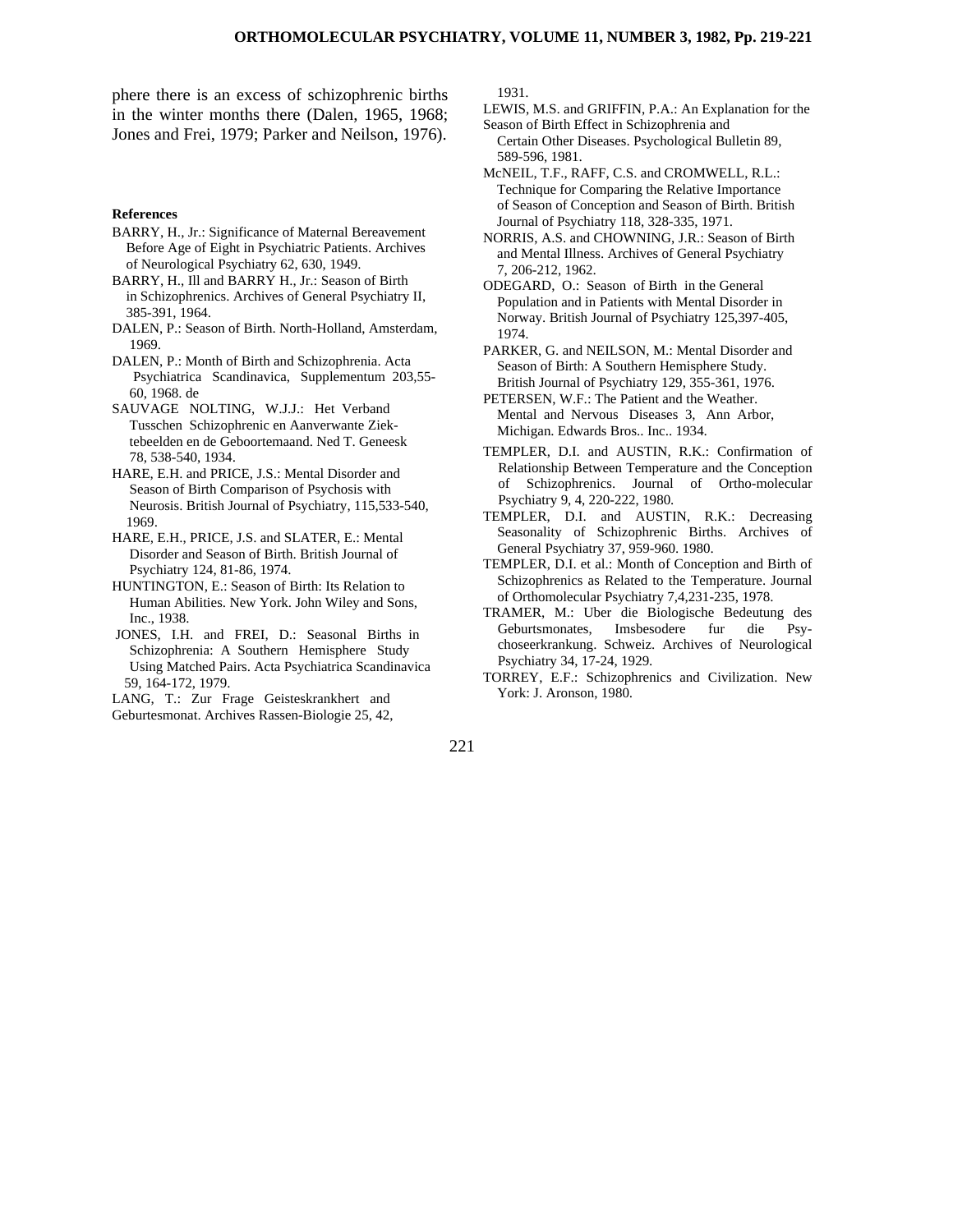# **Book Reviews**

### **Psychiatry Around The Globe: A Transcultural View Julian Leff Marcel Dekker Inc. New York, 204 pages, \$19.50, 1981**

The latter part of the 20th Century has been characterized by the mingling through migration of diverse cultural and racial populaces. In the past thirty years, for example, North America has hosted refugees from such far-flung geographical areas as Eastern Europe, South-East Asia, Africa, and the Caribbean. Not surprisingly, this jet-age form of cultural diffusion—typically involving close contact of persons of wholly different ethno-religious ideologies—has engendered its share of psychic costs. It has also afforded us the opportunity to make serious cross-cultural studies of how psychiatry operates in social environments relatively divorced from our own.

Julian Leff, a British social psychiatrist and author of **Psychiatry Around The Globe,** has addressed both of these subjects acutely, in an attempt to ascertain whether certain mental afflictions are strictly ethno-psychological, or whether they transcend all cultural boundaries. Leff succinctly underscores the importance of a cross-cultural

psychiatric investigation, (environmental psychologists take note):

"If a psychiatric disorder is found to have the same manifestation in two different cultural settings, then it must either be the product of genes that are common to man as a species or else the consequence of environmental features which are shared by the two cultures. The more diverse the cultures are, the more likely are genes to be the cause of illnesses which take an identical form. On the other hand, differences in manifestation of an illness in a number of cultures can lead to the identification of environmental features which may exert an influence on the form of the illness."

The quintessence of Leff's research can best be described by listing the four major questions through which he focused his studies:

(1) Do psychiatric conditions look the same in different cultures?

(2) Do psychiatric conditions have the same frequency in different cultures?

(3) Are psychiatric conditions treated differently in other cultures?

(4) Do psychiatric conditions have a different course in other cultures?

In answering the first inquiry, Leff cites the critical issues of semantics and cultural

222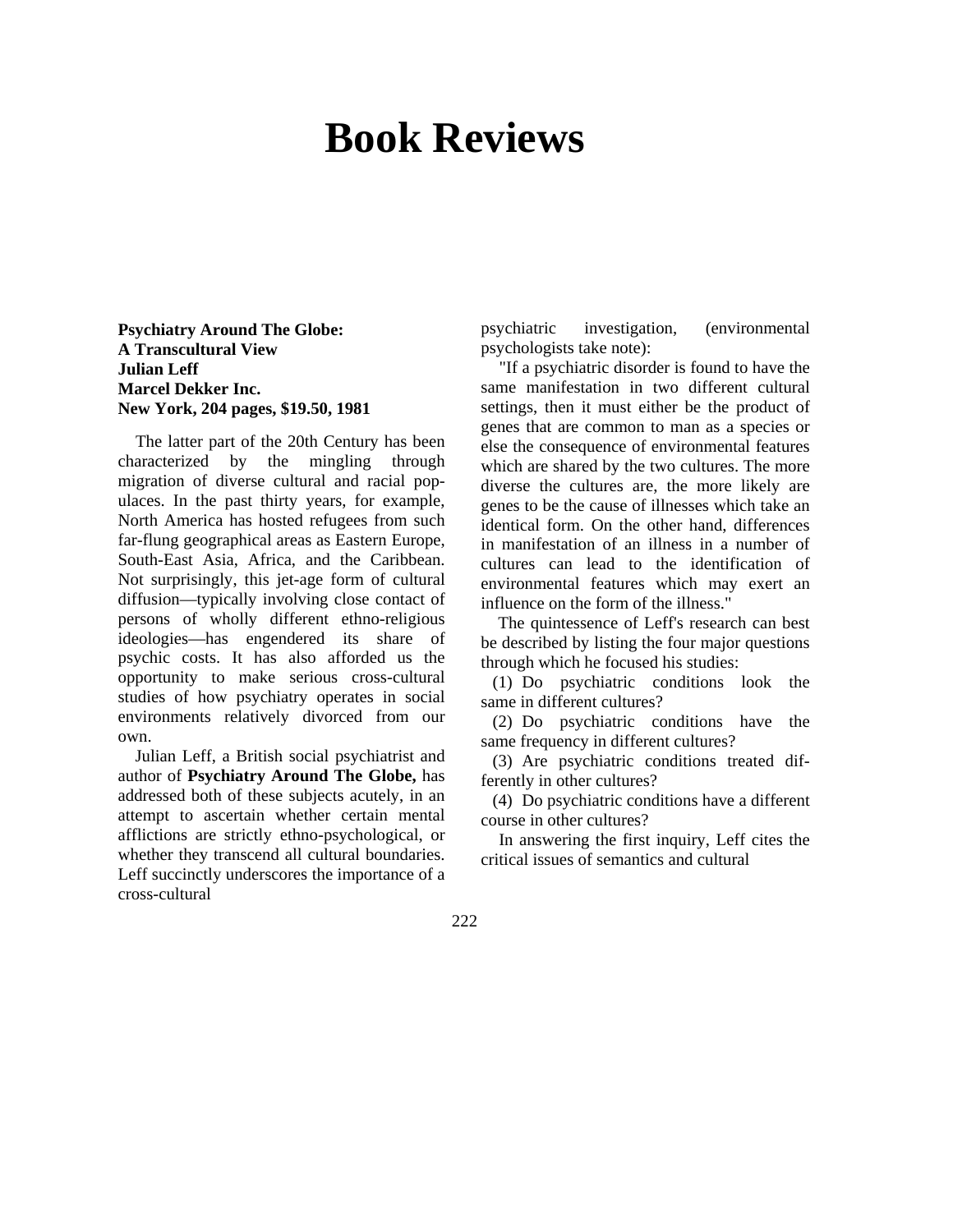relativism as crucial factors in determining morbidity, and the methodological problems which can surround them. (The discussion on the relevance of linguistics vis a vis diagnosis, will be of particular interest to philosophers of psychiatry.) Leff posits the means by which one may determine culture-bound or culture-free psychiatric symptoms.

Leff's acceptance that "certain psychiatric conditions can be recognized in a variety of cultural settings. . . schizophrenia is recognizable wherever it occurs in the world and its form is relatively independent of cultural influences. . ." leads him to question 2.

In attempting to answer question 2, Leff is wisely cautious. The overall dearth of international incidence-rate studies hampers a concrete conclusion. Yet, he tenders some empirical data that can persuade one to believe its answer to be in the affirmative.

For question 3, Leff undertakes a crosscultural comparison of shared and disparate psychiatric treatment protocols. Here, it becomes obvious that the author has developed a certain objective respect for some bizarre, but effective, therapies utilized in primitive cultures. While traditional western psychotherapists might scorn such a proposal, Leff believes that there may be a few things we can learn from our so-called primitive cousins. Moreover, some may well be surprised to learn how much influence the primitives have had on contemporary western medicine.

Leff found answering the fourth question again due to methodological constraints somewhat problematic. With nonexistent aftercare facilities in the underdeveloped nations, follow-up of a patient's long-term health is often next to impossible. The author does, however, adduce one sound study by which to compare treatment courses undertaken in the west; once more invoking interest in the reader.

In addition to an in-depth investigation of psychiatry in alien cultures, Leff views psychological problems in the context of migration, and discusses the methodological difficulties which may be encountered in such a study.

Leff's synthesis of cross-cultural psychiatric research is engrossing, encompassing and extremely well-considered. While this is science at its finest, it is not the "dry bones" material of so many texts on comparative psychiatry. Rather, it is as absorbing and readable as Frazer's famed anthropological opus, **The Golden Bough.**

If one criticism could be leveled at this work, it would be that the book should have been longer. But Julian Leff can be applauded even on this account, for **Psychiatry Around The Globe** contains intelligent suggestions for further research, replete with suitable methodology.

**G. Charles Brown.**

### **What Happened To My Mother Henry Edwards Harper & Row New York, 1981, 174 pages.**

The combination of a psychotic mother and a successful writer is rare. Even rarer is the use of orthomolecular treatment to help that mother recover. This story chronicles his mother's illness, her treatment at two of the best New York City private psychiatric hospitals and her failure to respond. Finally she is treated by an orthomolecular psychiatrist and then regains her mental health. The book is featured in the **Reader's Digest,** May, 1982.

The Katz family and their son, Henry Edwards, are treated by the best available psychiatric treatment, according to the physicians they consulted. In the first hospital, a very expensive psychoanalytic center in Manhattan, Mrs. Esther Katz was treated by what might be termed "benign neglect," even when she requested a bedpan. Because her leg was in a cast she could not go to the bathroom herself. She was also given Haldol in an amateurish way according to the second hospital she later entered. Her family were also treated with neglect. They were not given her diagnosis except to suggest Mrs. Katz probably had organic brain disease. Their calls were ignored. Both husband and son who started out with hope this excellent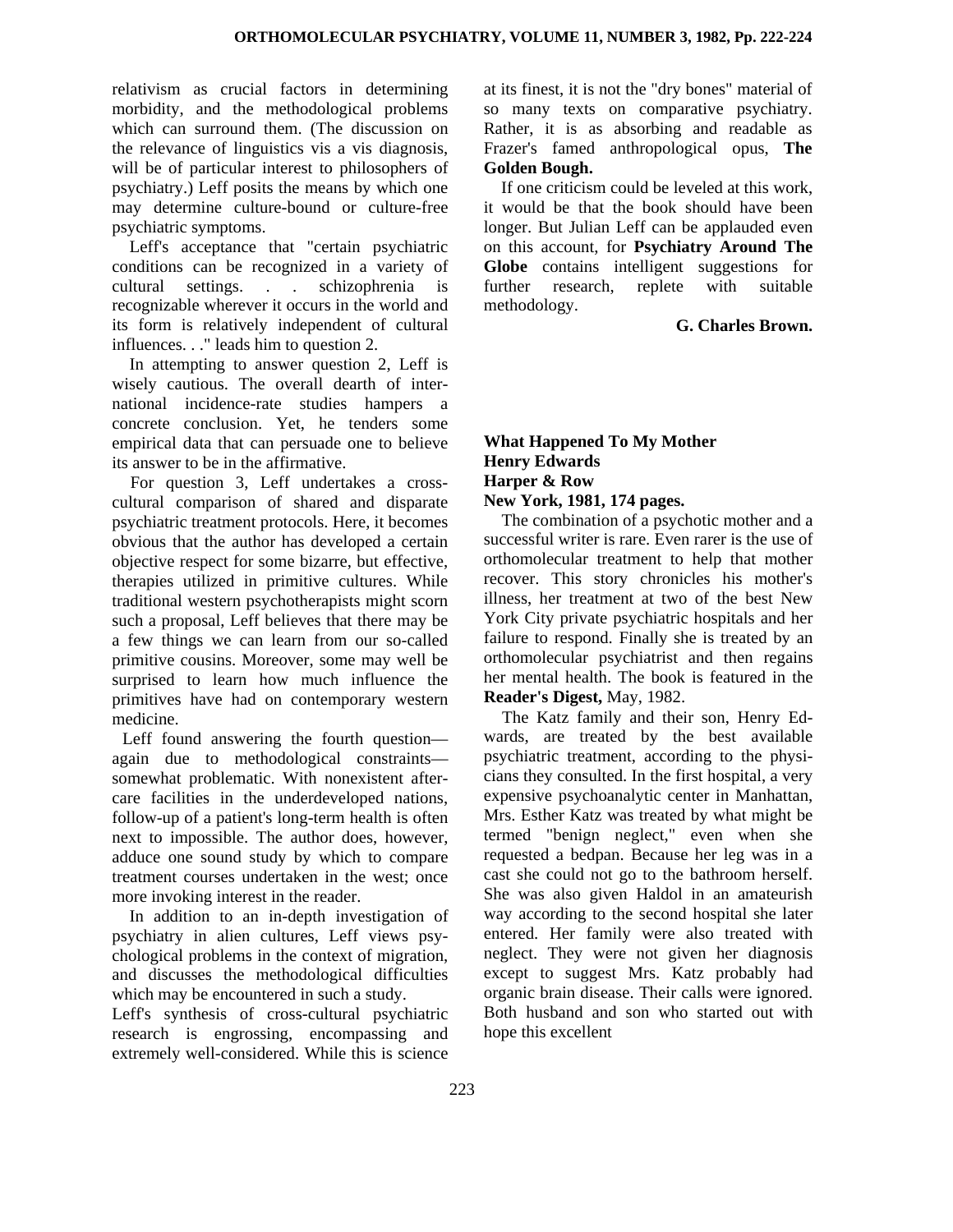hospital could help wound up disillusioned and hostile. Eventually when she was able to walk Mr. Katz took her home, deciding he could do better than the hospital (then charging \$290.00 per day for room and board) or the nursing home the hospital advised. It is clear from the account in this book Mrs. Katz had one of the schizophrenias with depression, coming on late in life. It is possible previous treatment with corticosteroid drugs had something to do with this.

At home Haldol was discontinued and her paranoid delusions recurred. She was later admitted to the second hospital, on Long Island. This hospital specialized in mileau therapy (this has been defined by some critics as the right to smell the institution's air.) This hospital was kinder, more stimulating and to me appears to be a much nicer place. The results were no better and Mrs. Katz once more found herself at home, very ill.

Finally she reluctantly went to an orthomolecular center on Long Island. She was found to have hypoglycemia, which explained her craving for sweets, and she was given advice on following a good diet with vitamin supplements. The entire family which had tried standard therapy (analytic, individual and group) with hope, were thoroughly repelled by the best offered by modern psychiatry. They were very skeptical of nutrition and supplements but went along reluctantly because Mrs. Katz was so ill and they were so desperate, and she recovered.

There is a simple message: the most important treatment for psychosis is nutritional. Other treatments, which are considered the treatment by the American Psychiatric Association, are merely palliative.  **A. Hoffer, M.D., Ph.D.**